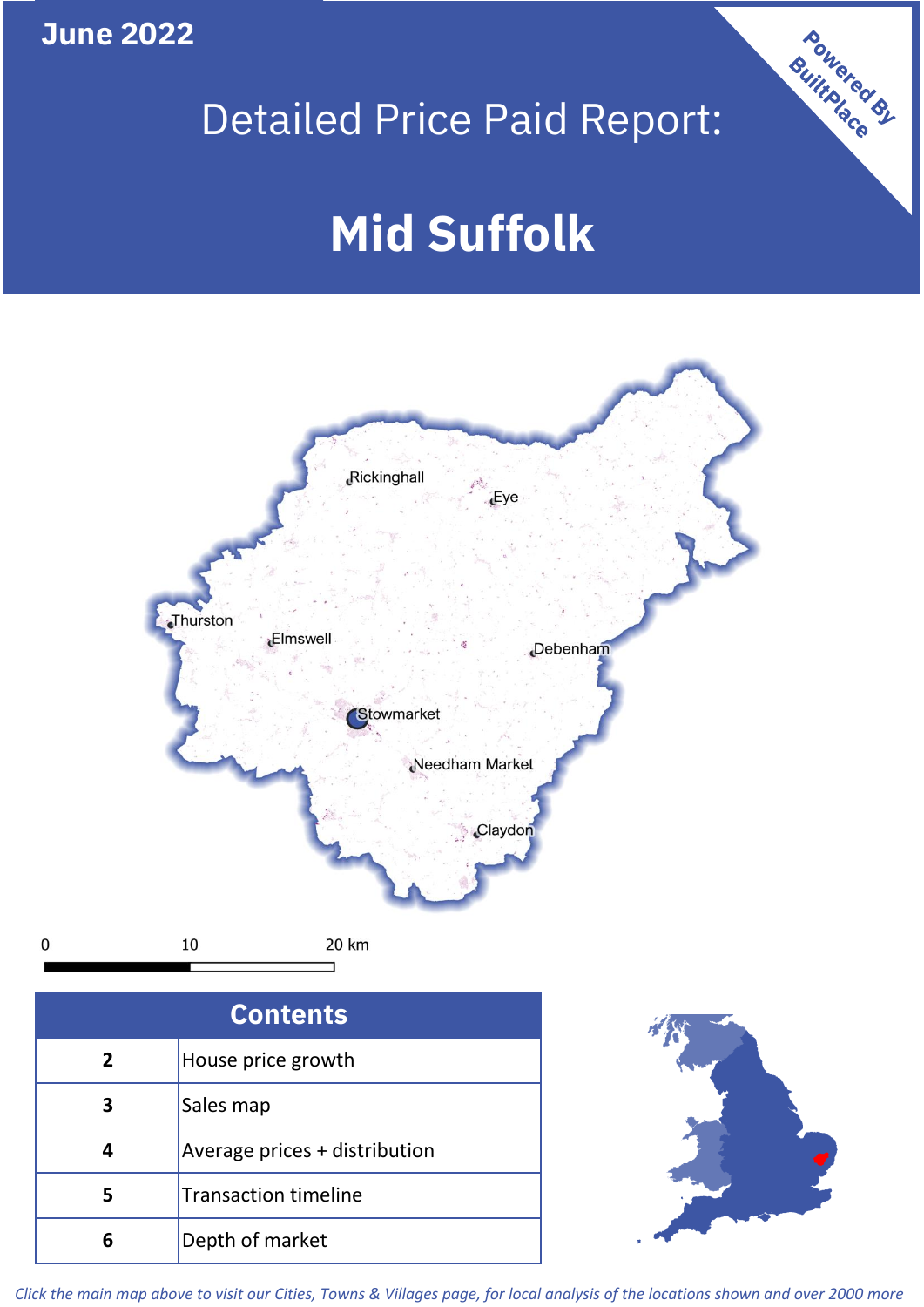## **Headline Data**

|                     | <b>Current level</b> | 3 month  | <b>Annual</b> | 5 year | 10 year |
|---------------------|----------------------|----------|---------------|--------|---------|
| <b>House prices</b> | £323,918             | 2.1%     | 11.7%         | 27.8%  | 73.7%   |
| <b>Transactions</b> | 1,978                | $-14.3%$ | 14.9%         | 10.1%  | 34.4%   |

## **House Price Growth (April 2022 data)**

#### *Annual Change in House Prices*



House prices in Mid Suffolk grew by 11.7% in the 12 months to April 2022 (based on 3-month smoothed data). By comparison national house prices grew by 10.7% and prices in the East of England grew by 11.6% over the same period.

Mid Suffolk house prices are now 57.6% above their previous peak in 2007, compared to +64.9% for the East of England and +52.9% across England.



#### *Year-To-Date Change in House Prices, December to April*

Local prices have grown by 3.3% in 2022 so far, compared to growth of 3.9% over the same period last year.

#### *Source: OS OpenData; UK House Price Index (Contains HM Land Registry data © Crown copyright)*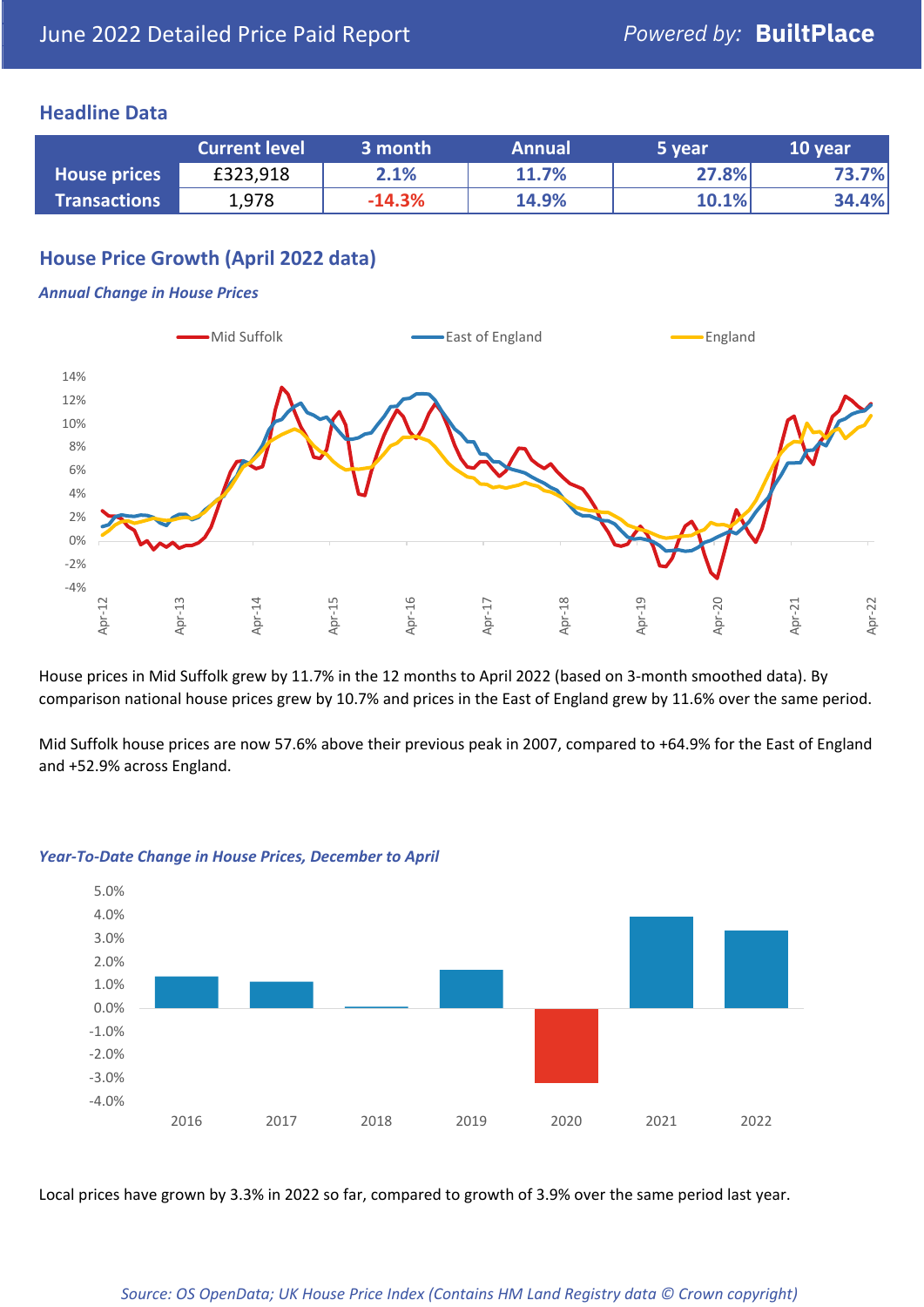## **House Price Map**

*12 months to April 2022*



*Each point is one postcode, coloured by the average value relative to all sales in this local authority (price bands are LA-specific quintiles).*

## **Map Key**

| Min      | <b>Max</b> |                            |
|----------|------------|----------------------------|
| Up to    | £209,000   | 1st quintile / lowest 20%  |
| £209,000 | £258,000   | 2nd quintile               |
| £258,000 | £314,000   | 3rd quintile               |
| £314,000 | £422,000   | 4th quintile               |
| £422,000 | and over   | 5th quintile / highest 20% |

*Source: OS OpenData; UK House Price Index (Contains HM Land Registry data © Crown copyright)*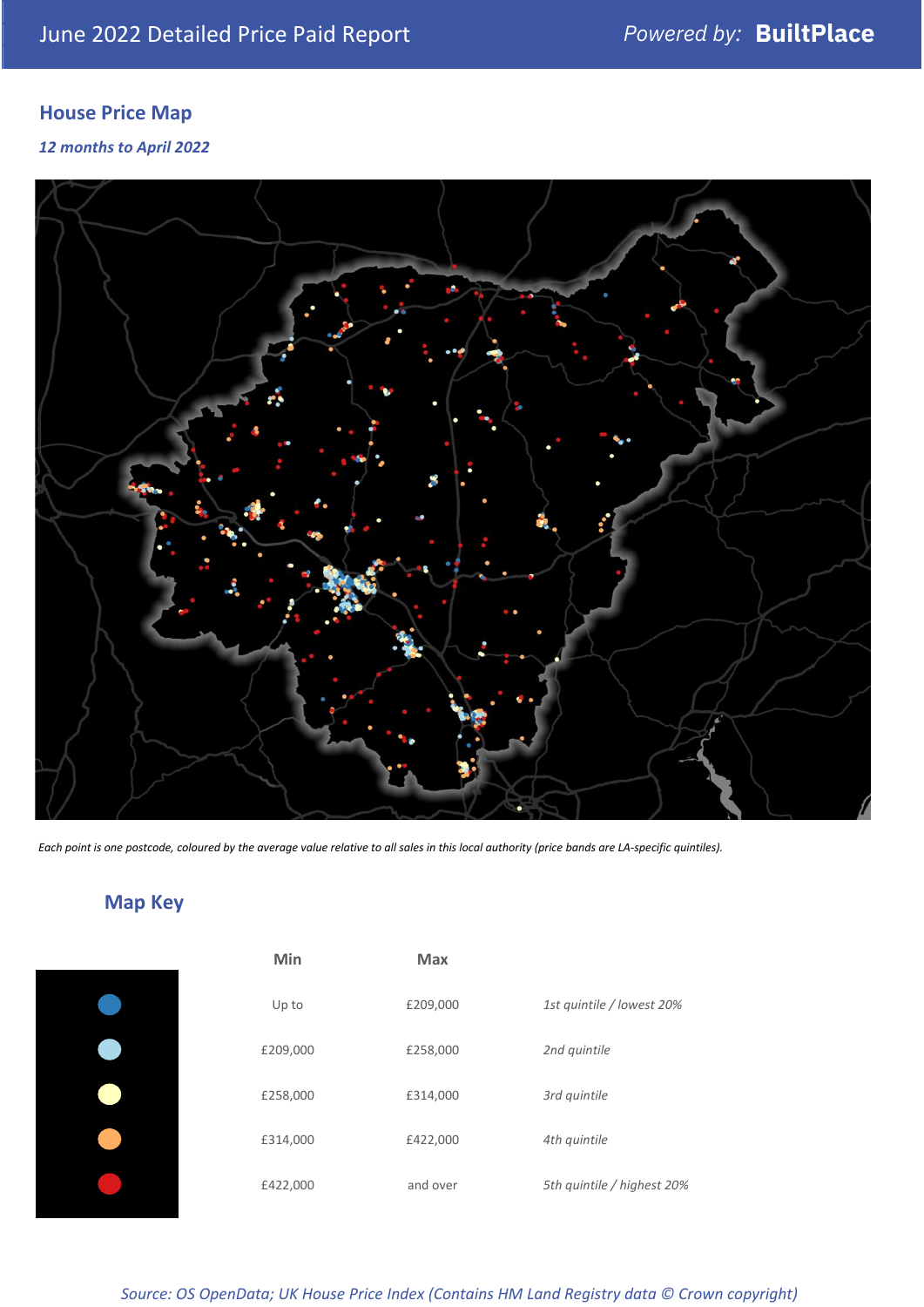## **Average House Price by Property Type**

### *12 months to April 2022*



|                 | <b>New</b>           | <b>Second hand</b> |  |  |
|-----------------|----------------------|--------------------|--|--|
| <b>Flat</b>     | No recorded<br>sales | £130,918           |  |  |
| <b>Terraced</b> | £286,736             | £222,899           |  |  |
| Semi-detached   | £267,364             | £270,775           |  |  |
| <b>Detached</b> | £375,817             | £443,645           |  |  |

## **House Price Distribution by Year**

*All properties, by price band and calendar year (2020 = year to date)*

|                    | 1997 | 2002 | 2007 | 2012 | 2017 | 2019 | 2020 |
|--------------------|------|------|------|------|------|------|------|
| <b>Under £100k</b> | 81%  | 36%  | 5%   | 6%   | 3%   | 1%   | 1%   |
| £100-200k          | 17%  | 46%  | 53%  | 55%  | 24%  | 15%  | 19%  |
| E200-300k          | 2%   | 12%  | 23%  | 24%  | 40%  | 36%  | 37%  |
| £300-400k          | 0%   | 4%   | 11%  | 11%  | 19%  | 22%  | 18%  |
| £400-500k          | 0%   | 1%   | 4%   | 3%   | 8%   | 12%  | 16%  |
| <b>£500k-1m</b>    | 0%   | 0%   | 3%   | 2%   | 7%   | 13%  | 8%   |
| £1-2m              | 0%   | 0%   | 0%   | 0%   | 0%   | 1%   | 1%   |
| <b>Over £2m</b>    | 0%   | 0%   | 0%   | 0%   | 0%   | 0%   | 0%   |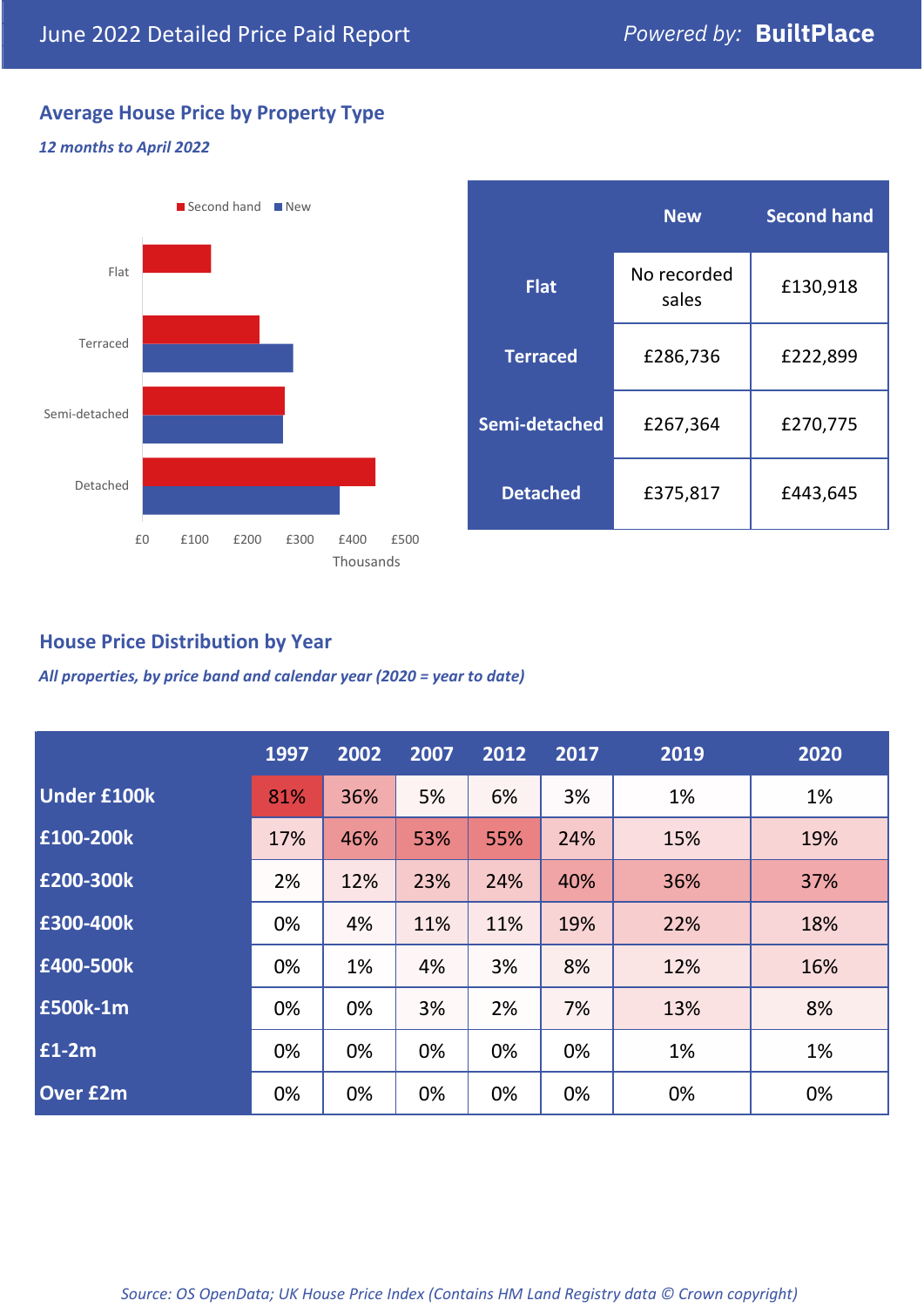## **Transactions (February 2022 data)**

*Annual Transactions, Indexed (2001-05 average = 100)*



There were 1,978 transactions in Mid Suffolk during the 12 months to February 2022. This is 94% of the average from 2001-05 and suggests activity is below pre-downturn levels.

Transactions in Mid Suffolk have grown by 0.8% since 2014, compared to changes of -11.5% for East of England and - 7.7% for England.



#### *Cash and New Build Sales as % of Total, by Year*

*Note: The data on this page EXCLUDES transactions identified as transfers under a power of sale/repossessions, buy-to-lets (where they can be identified by a mortgage), and transfers to non-private individuals - i.e. it comprises only Land Registry 'A' data.*